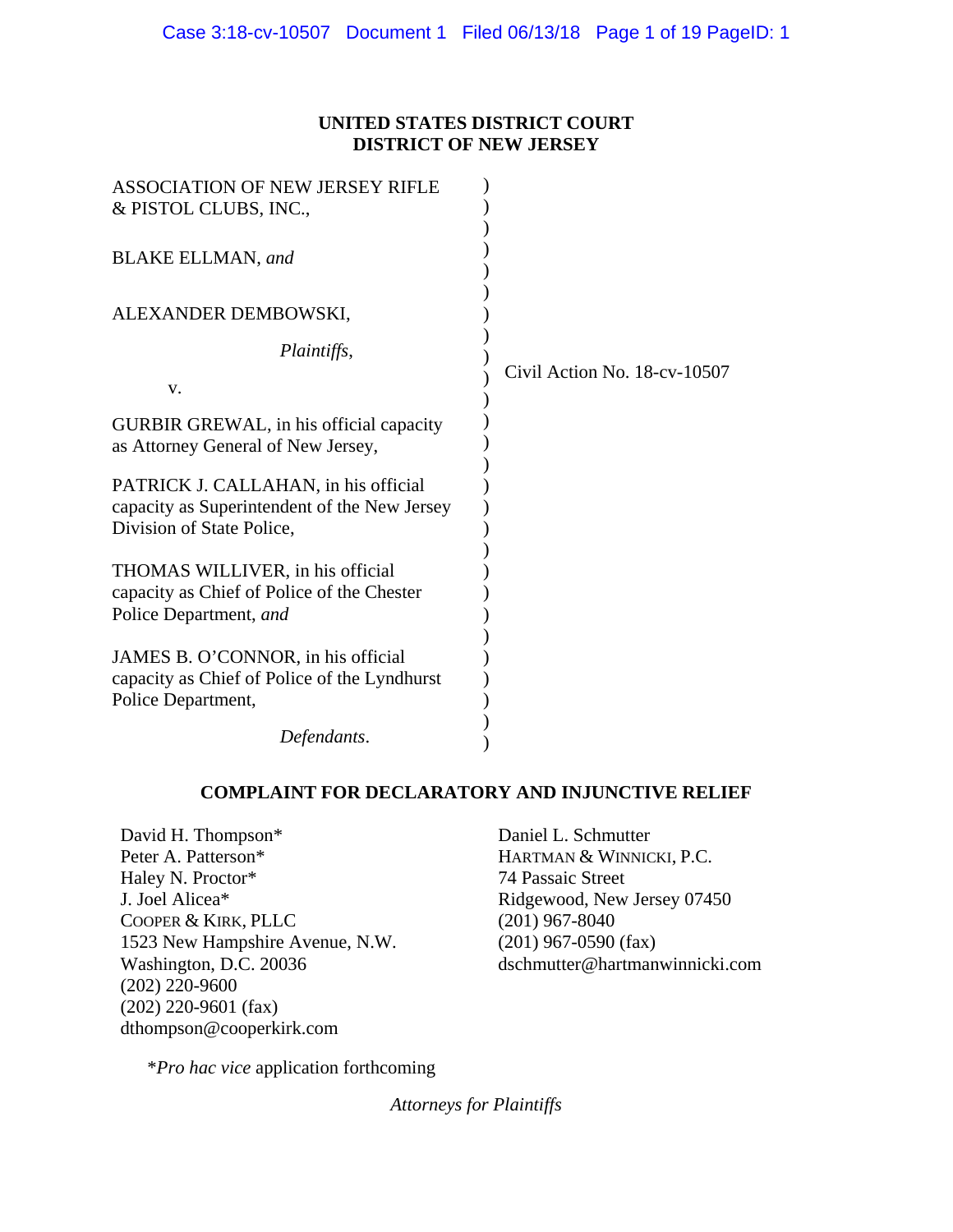### **LOCAL CIVIL RULE 10.1 STATEMENT**

The mailing addresses of the parties to this action are:

Association of New Jersey Rifle & Pistol Clubs, Inc. 5 Sicomac Road Suite 292 North Haledon, New Jersey 07508

Blake Ellman #3 Cristina Court Chester, New Jersey 07930

Alexander Dembowski 98 Summit Avenue Lyndhurst, New Jersey 07071

Gurbir Grewal Office of the Attorney General RJ Hughes Justice Complex 25 Market Street, Box 080 Trenton, New Jersey 08625

Patrick J. Callahan Office of the Superintendent New Jersey State Police P.O. Box 7068 West Trenton, New Jersey 08628

Thomas Williver Chester Police Department 1 Parker Road Chester, New Jersey 07930

James B. O'Connor Lyndhurst Police Department 367 Valley Brook Avenue Lyndhurst, New Jersey 07071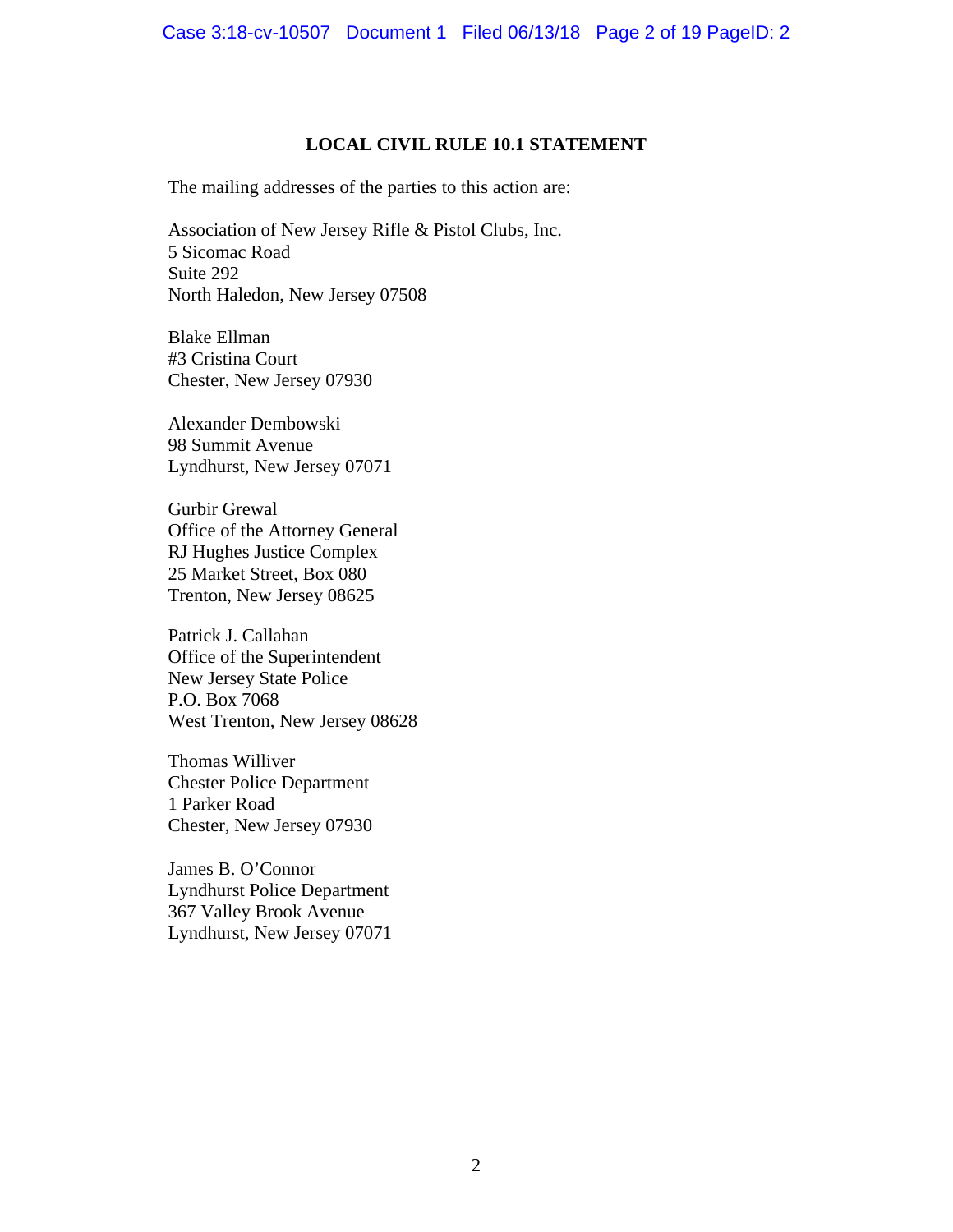#### **INTRODUCTION**

Plaintiffs Association of New Jersey Rifle & Pistol Clubs, Inc., Blake Ellman, and Alexander Dembowski (collectively "Plaintiffs"), by and through the undersigned attorneys, file this Complaint against the above-captioned Defendants, in their official capacities as the state officials responsible under New Jersey law for administering and enforcing the State's laws and regulations governing the possession of firearms and ammunition magazines. Plaintiffs seek declaratory and injunctive relief: a declaration that New Jersey's ban on the possession of ammunition magazines capable of holding more than 10 rounds of ammunition is facially unconstitutional under the Second and Fourteenth Amendments; a declaration that the ban effects a taking of property without just compensation in violation of the Fifth and Fourteenth Amendments; a declaration that the ban unconstitutionally favors retired police officers over former members of the Armed Forces and over law-abiding citizens generally; and an injunction compelling Defendants to refrain from enforcing the invalid ban. In support of their Complaint against Defendants, Plaintiffs hereby allege as follows:

1. The State of New Jersey has criminalized one of the most common and important means by which its citizens exercise their fundamental right of self-defense. By banning the possession of standard-capacity firearm magazines that can carry more than 10 rounds of ammunition, the State has reached into the homes of its law-abiding citizens, invading their constitutional right to keep and bear arms for the defense of themselves and their families in the most intimate of private spaces. It has put its citizens to the choice of rendering their personal property useless, permanently altering it, transferring it, or handing it over to the government for no public purpose and without any prospect of compensation. And it has exempted select groups from these demands without any basis in reason.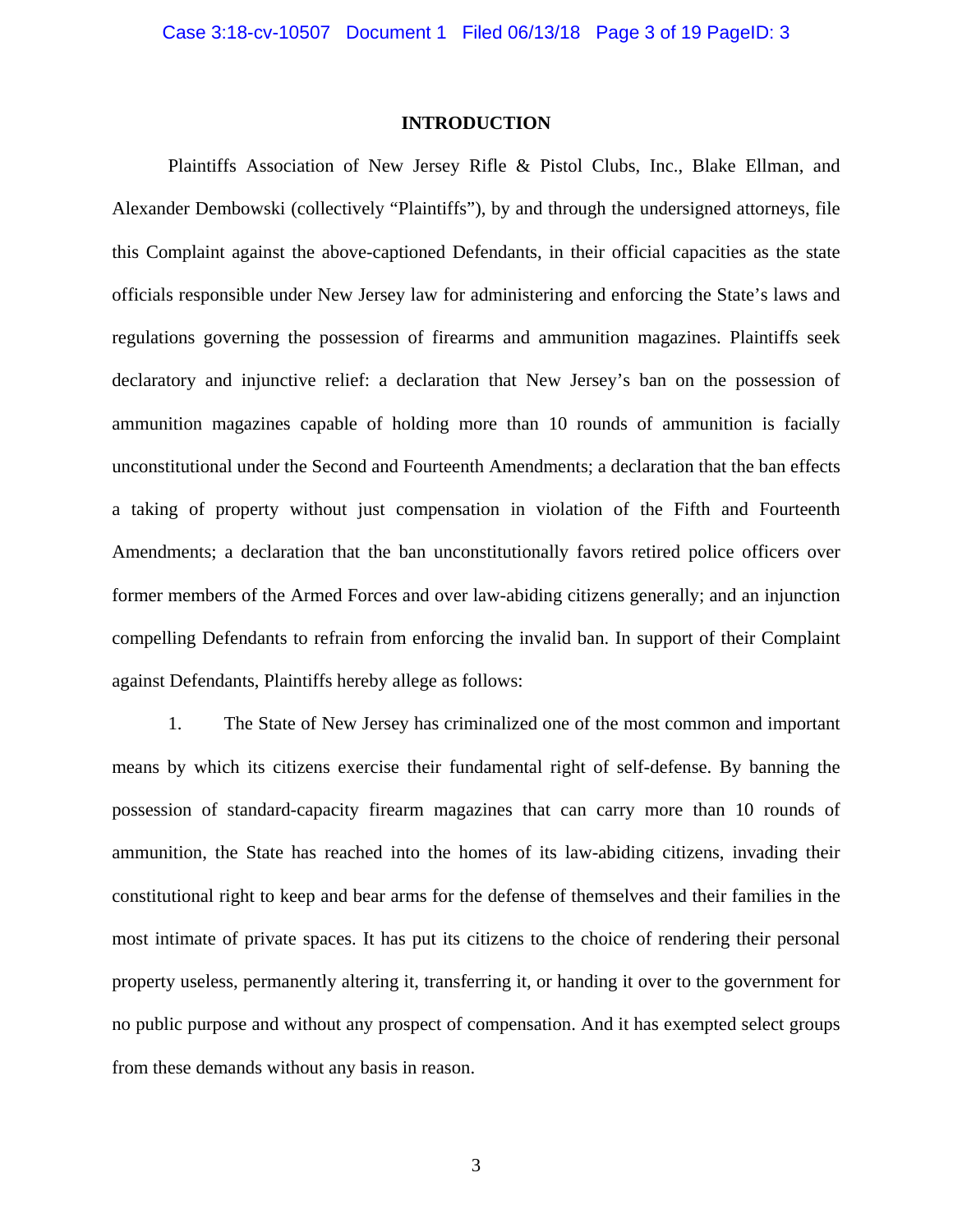### Case 3:18-cv-10507 Document 1 Filed 06/13/18 Page 4 of 19 PageID: 4

2. Absent relief from this Court, Defendants will violate the constitutional rights of New Jersey's law-abiding citizens and reinforce the erroneous notion that the right to keep and bear arms is nothing more than "a second-class right, subject to an entirely different body of rules than the other Bill of Rights guarantees." *McDonald v. City of Chicago*, 561 U.S. 742, 780 (2010).

3. Worse yet, Defendants will commit these constitutional violations without any realistic prospect of diminishing the misuse of firearms or the incidence of horrific mass shootings. The State's ban on standard-capacity magazines will do nothing to address or ameliorate these legitimate public policy concerns. All it will do is leave law-abiding citizens more vulnerable to attack from better-armed and more ruthless assailants.

4. Plaintiffs, law-abiding residents of New Jersey and a state organization dedicated to defending the right to self-defense, bring this action to vindicate the constitutional rights being denied them by the State of New Jersey.

#### **JURISDICTION AND VENUE**

5. This Court has subject-matter jurisdiction over Plaintiffs' claim under 28 U.S.C. §§ 1331 and 1343.

6. Plaintiffs seek remedies under 28 U.S.C. §§ 1651, 2201, and 2202 and 42 U.S.C. §§ 1983 and 1988.

7. Venue is proper in this Court under 28 U.S.C.  $\S 1391(b)(1) \& (b)(2)$ .

#### **PARTIES**

8. Plaintiff Association of New Jersey Rifle & Pistol Clubs, Inc. (the "ANJRPC") is a not-for-profit membership corporation, incorporated in the State of New Jersey in 1936, which represents its members. Its address is 5 Sicomac Road, Suite 292, North Haledon, New Jersey 07508. ANJRPC represents the interests of target shooters, hunters, competitors, outdoors people,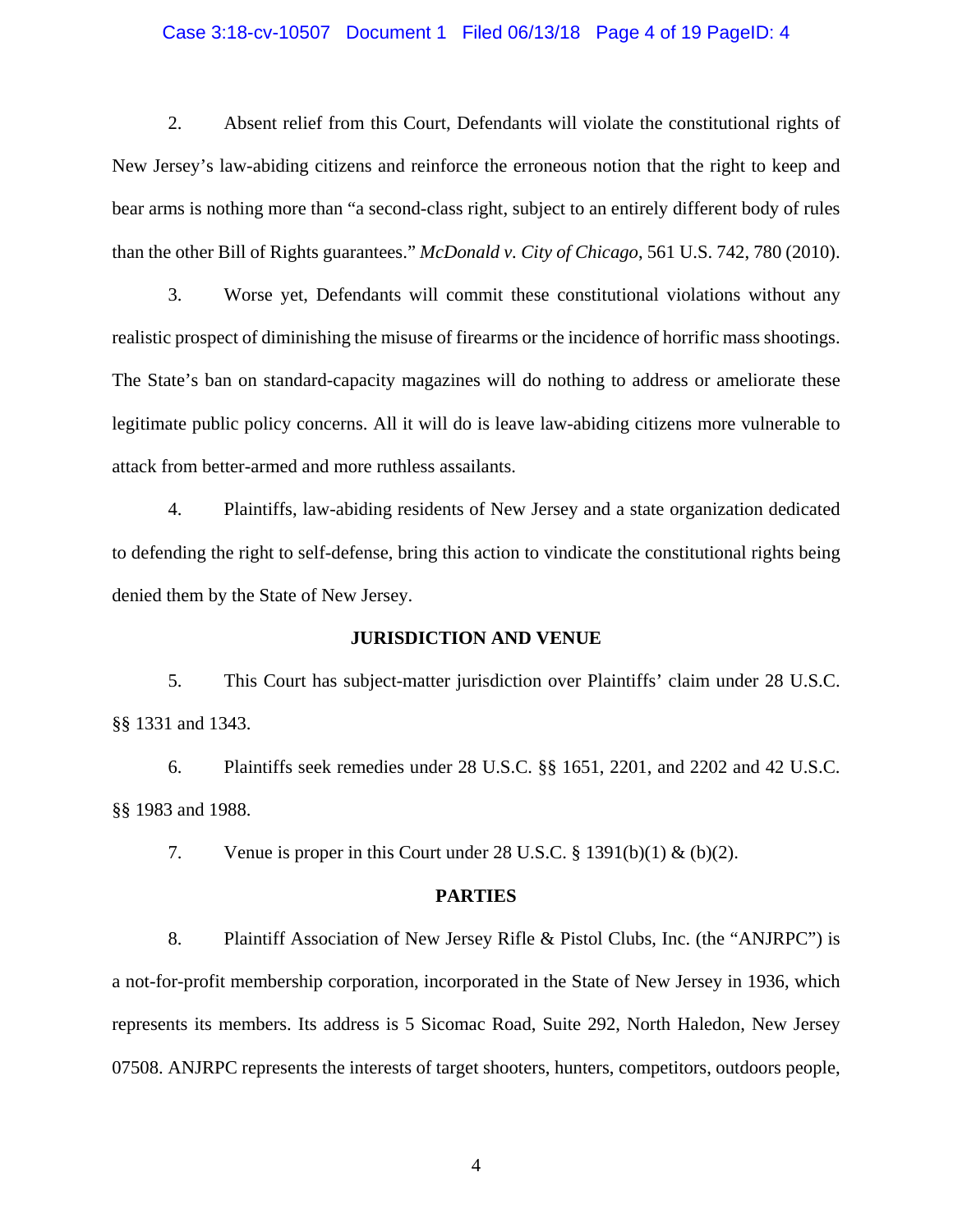### Case 3:18-cv-10507 Document 1 Filed 06/13/18 Page 5 of 19 PageID: 5

and other law-abiding firearms owners. Among the ANJRPC's purposes is aiding such persons in every way within its power and supporting and defending the people's right to keep and bear arms, including the right of its members and the public to purchase and possess firearms and magazines. The New Jersey restrictions on magazine size at issue in this case are thus a direct affront to ANJRPC's central mission. ANJRPC has tens of thousands of members who reside in New Jersey. ANJRPC brings the claims herein on behalf of its members.

9. Plaintiff Blake Ellman is a law-abiding resident and citizen of the United States and the State of New Jersey. He is a member of ANJRPC.

10. Plaintiff Alexander Dembowski is a law-abiding resident and citizen of the United States and the State of New Jersey. He is veteran of the United States Marine Corps and a member of ANJRPC.

11. Defendant Gurbir Grewal is the Attorney General of New Jersey. As Attorney General, he exercises, delegates, or supervises all the powers and duties of the New Jersey Department of Law and Public Safety, including the Division of State Police within that Department, which is responsible for executing and enforcing New Jersey's laws and regulations governing the possession of firearms and magazines. His official address is Office of the Attorney General, RJ Hughes Justice Complex, 25 Market Street, Box 080, Trenton, New Jersey 08625. He is being sued in his official capacity.

12. Defendant Patrick J. Callahan is the Superintendent of the New Jersey Division of State Police. As Superintendent, subject to the oversight and supervision of the Attorney General, he exercises, delegates, or supervises all the powers and duties of the New Jersey Division of State Police, including executing and enforcing New Jersey's laws and regulations governing the possession of firearms and magazines. His official address is Office of the Superintendent, New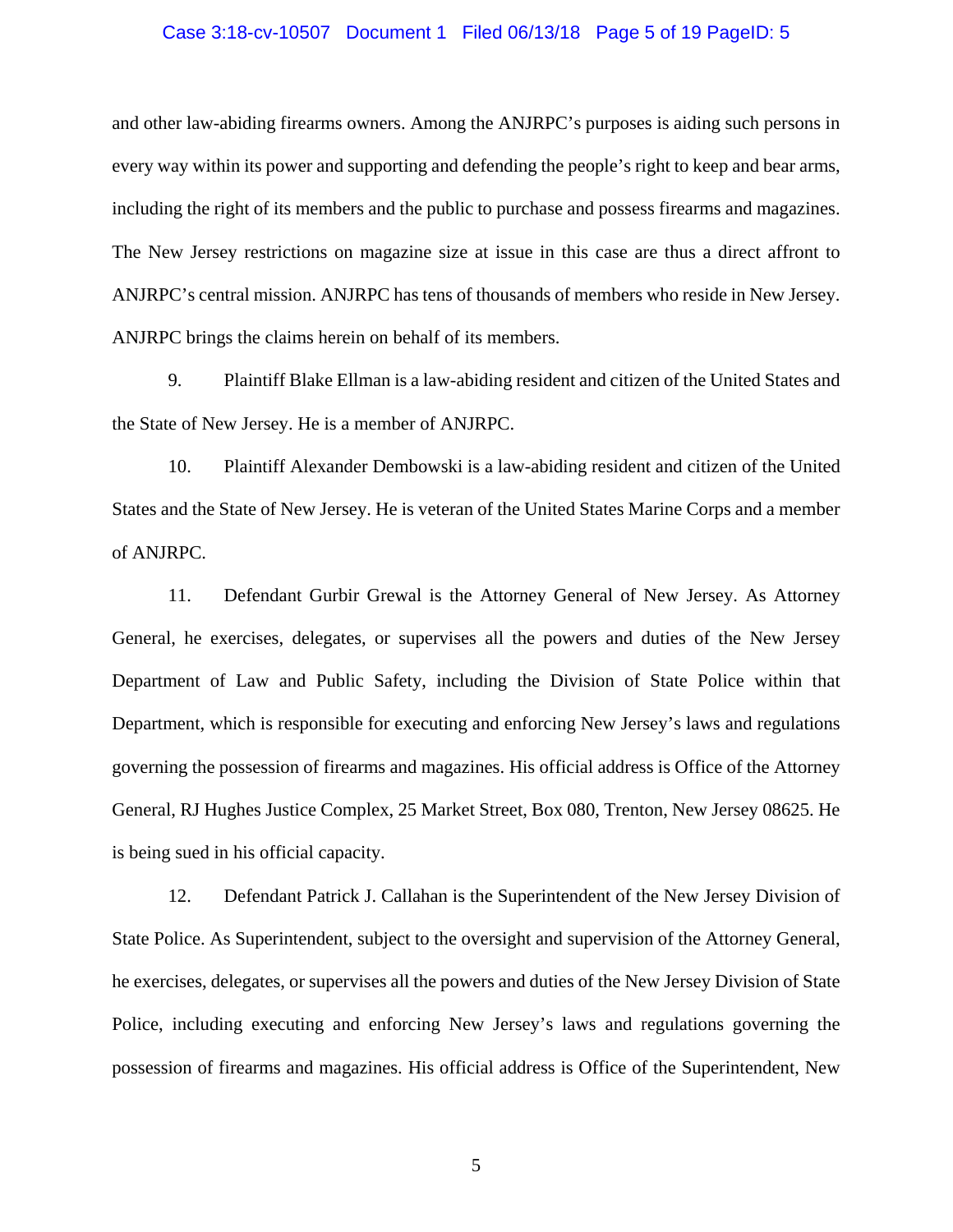### Case 3:18-cv-10507 Document 1 Filed 06/13/18 Page 6 of 19 PageID: 6

Jersey State Police, P.O. Box 7068, West Trenton, New Jersey 08628. He is being sued in his official capacity.

13. Defendant Thomas Williver is the Chief of Police for the Chester Police Department and is the chief law enforcement officer in the jurisdiction in which Plaintiff Ellman resides. His official address is Chester Police Department, 1 Parker Road, Chester, New Jersey 07930. He is being sued in his official capacity.

14. Defendant James B. O'Connor is the Chief of Police for the Lyndhurst Police Department and is the chief law enforcement officer in the jurisdiction in which Plaintiff Dembowski resides. His official address is Lyndhurst Police Department, 367 Valley Brook Avenue, Lyndhurst, New Jersey 07071. He is being sued in his official capacity.

### **FACTUAL ALLEGATIONS**

#### **New Jersey's Ban on Standard-Capacity Magazines**

15. Since 1990, New Jersey has criminalized the possession of a "large capacity ammunition magazine," which it defined to include "a box, drum, tube or other container which is capable of holding more than 15 rounds of ammunition to be fed continuously and directly therefrom into a semi-automatic firearm." N.J.S.A. §§ 2C:39-1(y), 2C:39-3(j). On June 7, 2018, the New Jersey legislature passed Assembly Bill No. 2761 (hereinafter "Act A2761"),<sup>1</sup> which (among other things) amended that definition to lower the threshold at which a magazine qualifies as "large capacity." The Governor signed the Act into law on June 13, 2018.

16. New Jersey now defines as "large capacity," and criminalizes the possession of, any magazine capable of holding more than *10* rounds of ammunition (with a narrow carve-out

 $\frac{1}{1}$ <sup>1</sup> The full title of the act is an Act Concerning Firearms and Amending N.J.S. 2C:39-1, N.J.S. 2C:39-3, and N.J.S. 2C:39-12, and Supplementing Chapter 39 of Title 2C of the New Jersey Statutes.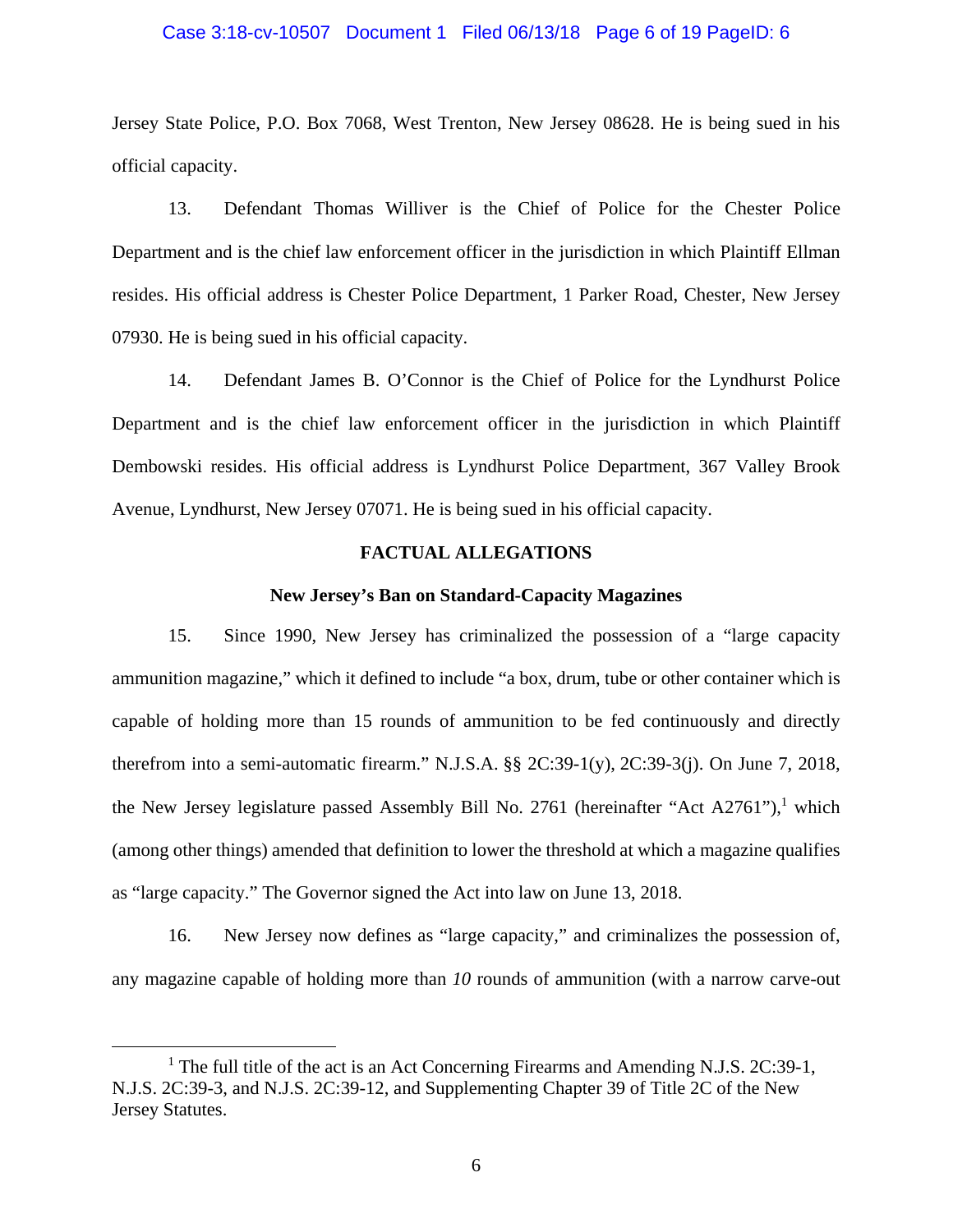### Case 3:18-cv-10507 Document 1 Filed 06/13/18 Page 7 of 19 PageID: 7

designed to accommodate a small class of tube-fed, low-powered .22-caliber semi-automatic firearms like the Marlin Model 60). Act A2761 §§ 1, 2, to be codified at N.J.S.A. §§ 2C:39-1(y),  $2C:39-3(j)$ .

17. The same law altered the definition of "assault firearm" to include any semiautomatic rifle with a fixed magazine capacity exceeding 10 rounds, thereby generally criminalizing the possession of such firearms. *Id.* §§ 2C:39-1(w)(4), 2C:39-5(f).

18. While state law provides a narrow exception for certain firearms purchased before the bill's effective date—namely for a theoretical class of firearms "incapable of being modified to accommodate 10 or less rounds"—there is no general "grandfather clause" for firearms and magazines lawfully owned and possessed before the effective date, effectively turning an estimated one million New Jersey gun owners into criminals if they fail to follow the legislation's new mandates.

19. Instead, the law gives New Jersey residents lawfully in possession of a banned firearm or magazine prior to the effective date 180 days after the effective date to transfer their firearms or magazines, to render them inoperable, to permanently modify them to accept 10 rounds or less, or to voluntarily surrender them to Defendant Callahan or the chief of police of the municipality in which the owner resides. Act A2761 § 7.

20. The law does not provide for surrendered firearms or magazines to be put to any particular use, apparently allowing the police unfettered discretion to destroy the arms.

21. Despite forcing law-abiding citizens, including retired members of the armed forces, to surrender their lawfully-acquired arms, the law permits retired law enforcement officers to possess and carry so-called "large capacity ammunition magazines."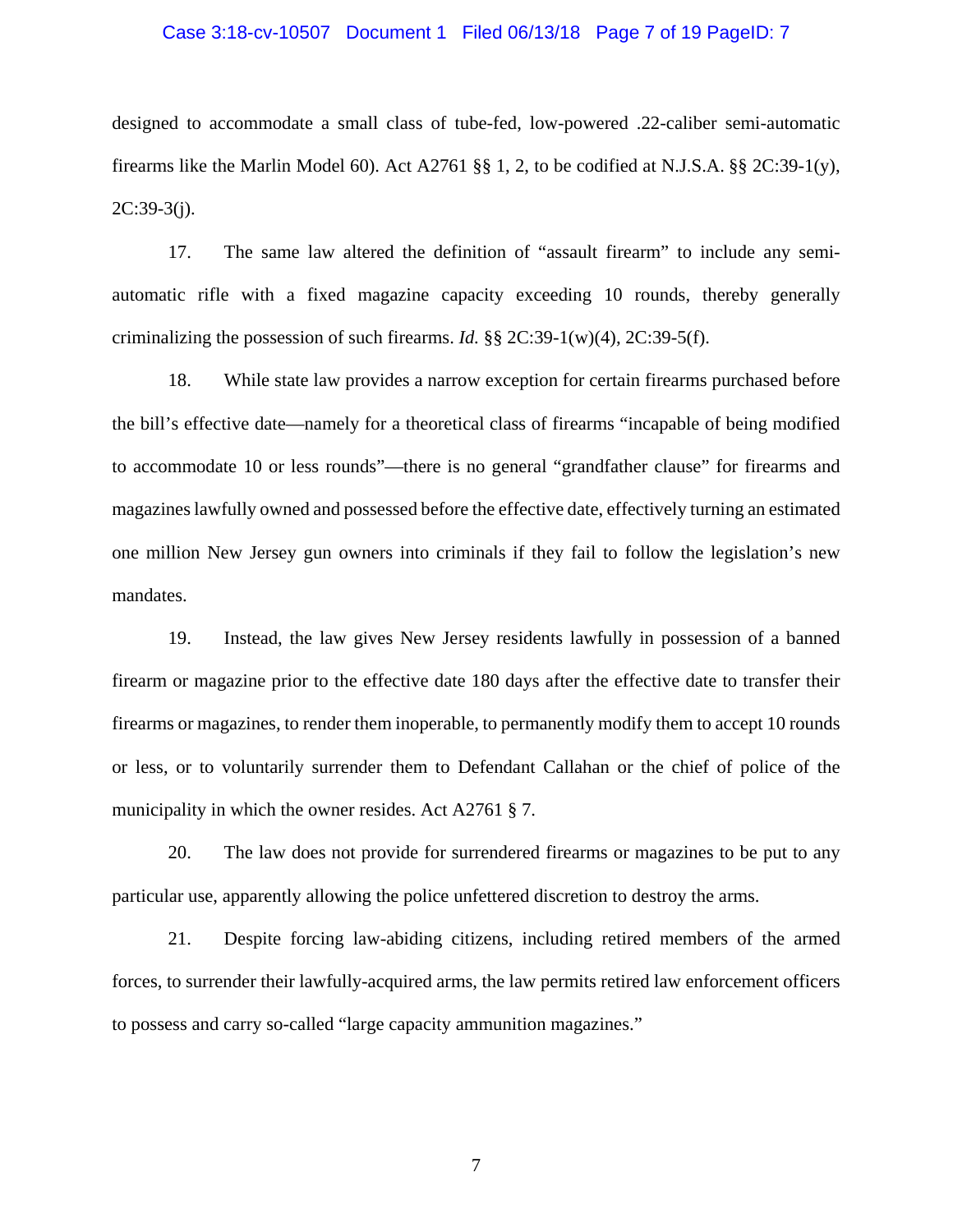### Case 3:18-cv-10507 Document 1 Filed 06/13/18 Page 8 of 19 PageID: 8

22. Violating New Jersey's "assault firearm" ban is a crime of the second degree, punishable by between five and ten years' imprisonment and a fine of up to \$150,000, with harsh minimum mandatory sentences with no judicial discretion. *Id.* §§ 2C:39-5(b), 2C:43-3(a)(2), 2C:43-6.

23. Violating the "large capacity ammunition magazine" ban is a crime of the fourth degree, punishable by up to 18 months' imprisonment and a fine of up to \$10,000. *Id.* §§ 2C:39- 3(j), 2C:43-3(b)(2), 2C:43-6(a)(4).

## **New Jersey Has Banned and Criminalized a Common and Important Means of Self-Defense**

24. Although Act A2761 describes magazines that can accept more than 10 rounds of ammunition as "large capacity ammunition magazines," this is actually a gross and misleading misnomer. Magazines capable of holding more than 10 rounds of ammunition are a normal feature of firearms in the United States and are more accurately described as "standard-capacity magazines."

25. Approximately half of all magazines owned in America can accept more than 10 rounds. There are tens of millions—if not more—of these standard-capacity magazines throughout the United States, with at least one estimate putting the total number at more than 100 million.

26. Indeed, many of the most popular pistols in the Nation are typically manufactured with magazines holding more than 10 rounds of ammunition, and the standard-issue magazines for many popular rifles—including the most popular semiautomatic rifle in the country—have a capacity of more than 10 rounds.

27. Magazines such as these are spread throughout the country. Standard-capacity magazines are legal under both federal law and the laws of at least 43 states.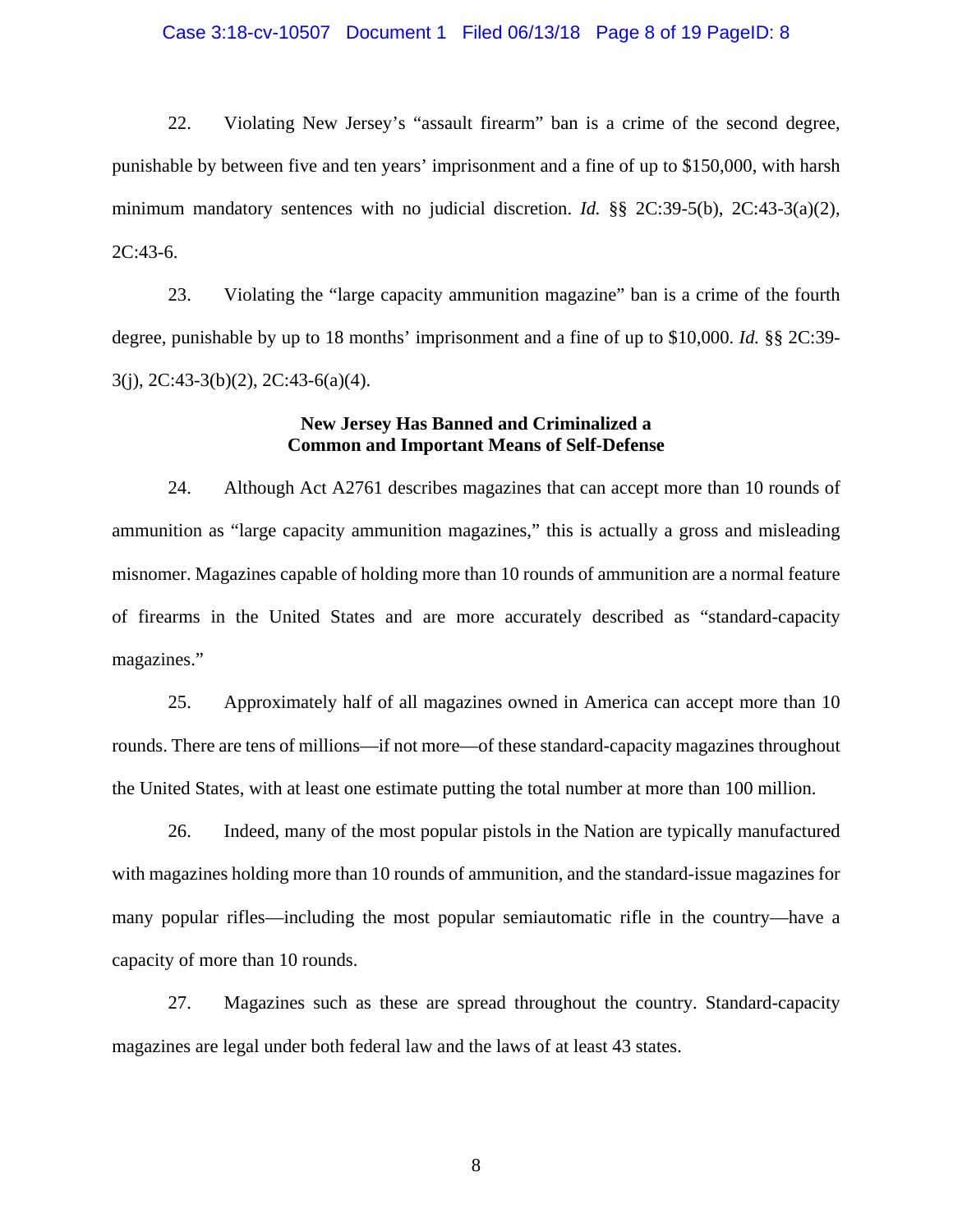#### Case 3:18-cv-10507 Document 1 Filed 06/13/18 Page 9 of 19 PageID: 9

28. The ubiquity of standard-capacity magazines among law-abiding Americans demonstrates that they are used for lawful purposes, such as self-defense, hunting, competition, and target shooting.

29. In line with the widespread possession and use of standard-capacity magazines, there is no longstanding or historical tradition of prohibiting such magazines. Magazine bans were unknown in the United States before the twentieth century. Bans like New Jersey's are recent phenomena in American history. New Jersey, for example, had never limited magazine capacity to 10 rounds before the enactment of Act A2761, and no such limitation existed at either the state or federal level before the 1990s.

30. Nor is there any reliable proof that prohibitions on standard-capacity magazines will reduce violence involving firearms. Between 1994 and 2004, federal law prohibited magazines holding more than 10 rounds, but a report prepared for the U.S. Department of Justice concluded: "[W]e cannot clearly credit the ban with any of the nation's recent drop in gun violence," and "there has been no discernible reduction in the lethality and injuriousness of gun violence." CHRISTOPHER S. KOPER, ET AL., AN UPDATED ASSESSMENT OF THE FEDERAL ASSAULT WEAPONS BAN: IMPACTS ON GUN MARKETS AND GUN VIOLENCE, 1994-2003, REP. TO THE NAT'L INST. OF JUSTICE, U.S. DEP'T OF JUSTICE 96 (2004). What is more, due to the porousness of State borders there is no reason to think that a State-level ban would be any more effective than a federal ban in reducing violence committed by those who ignore the law or use alternative means to commit their crimes. *See id.* at 81 n.95.

31. There are, however, many sound reasons why the average citizen might want to use magazines that accept more than 10 rounds of ammunition. Most obviously, a law-abiding citizen would not want to run out of ammunition and have to reload while under criminal attack, which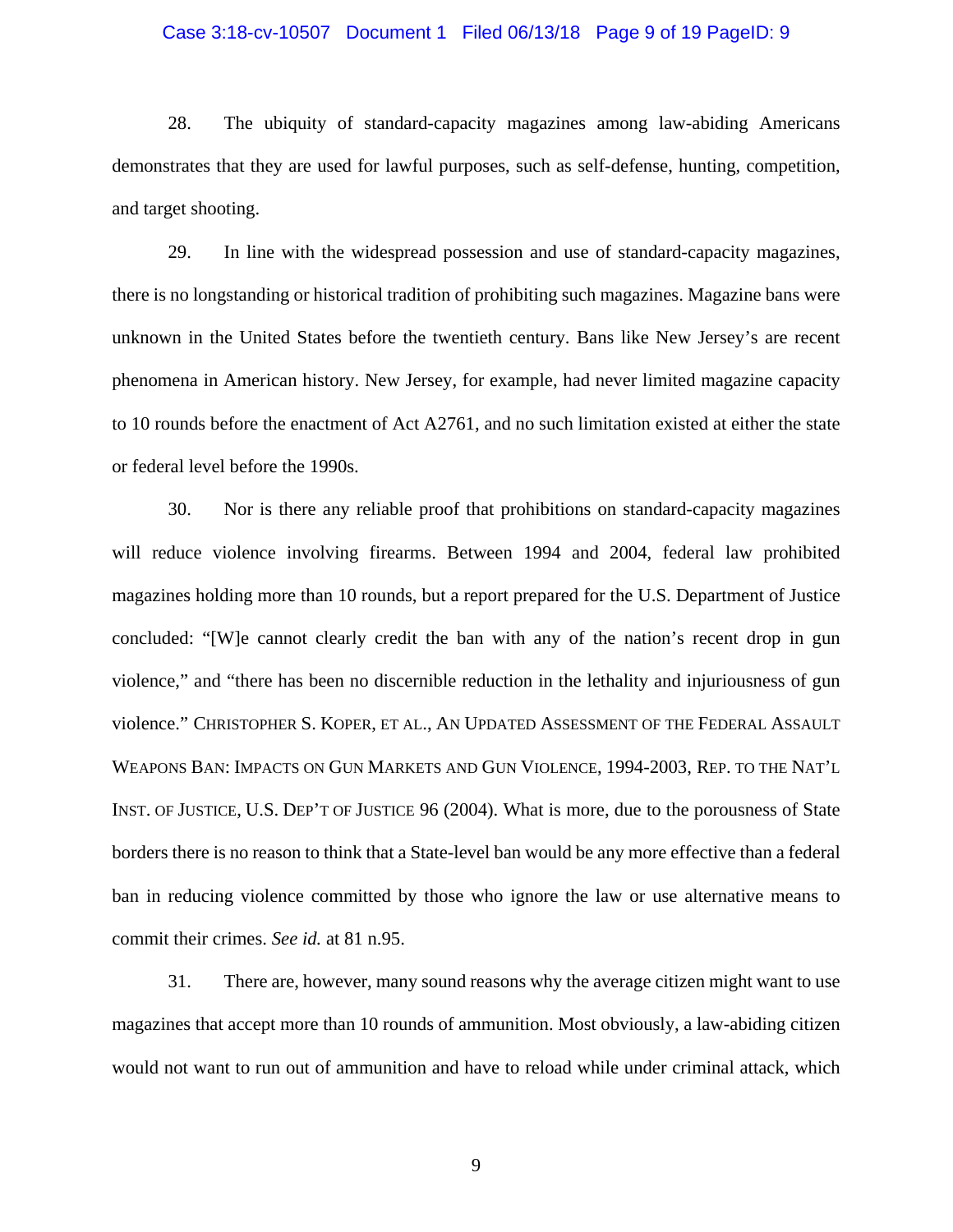### Case 3:18-cv-10507 Document 1 Filed 06/13/18 Page 10 of 19 PageID: 10

could involve multiple assailants, an assailant using a magazine containing more than 10 rounds, or an assailant using multiple firearms or magazines. Particularly given the stressful and oftenunexpected nature of such encounters, forcing the victim to reload puts her at a significant disadvantage relative to her assailant. And that assumes that the victim will have additional magazines or rounds of ammunition at the ready when attacked, which is unlikely.

32. For example, one of ANJRPC's members was sleeping at his grandparents' house in Camden, New Jersey, when he was awoken by his grandmother's screams. He ran to the room in which she had been sleeping and found her in a struggle with a man attempting to stab her. Two other armed men were also present at the house. The member screamed at the top of his lungs and startled them. Fortunately, they fled, but had they not done so, they would have discovered that he was completely unarmed. The member now owns a semi-automatic pistol that comes standard with a 15-round magazine and is concerned about the effect of the standard-capacity magazine ban on his safety.

33. Another member was threatened at his home when two men started beating on his door asking for someone who did not live there. The men forced the door open. Only when the member drew his firearm did the men flee. The member now owns a Glock 19 pistol with a 15 round magazine and is concerned about the effect of the standard-capacity magazine ban on his safety.

34. Law enforcement data confirm what real-life stories and common sense show: that law-abiding citizens will frequently need standard-capacity magazines to defend themselves from those wishing to do them harm. Police departments typically issue handguns with magazines that hold more than 10 rounds. *See* MASSAD AYOOB, THE COMPLETE BOOK OF HANDGUNS 50, 87–90 (2013). And they do so for good reason. For example, in 2011, New York City police officers fired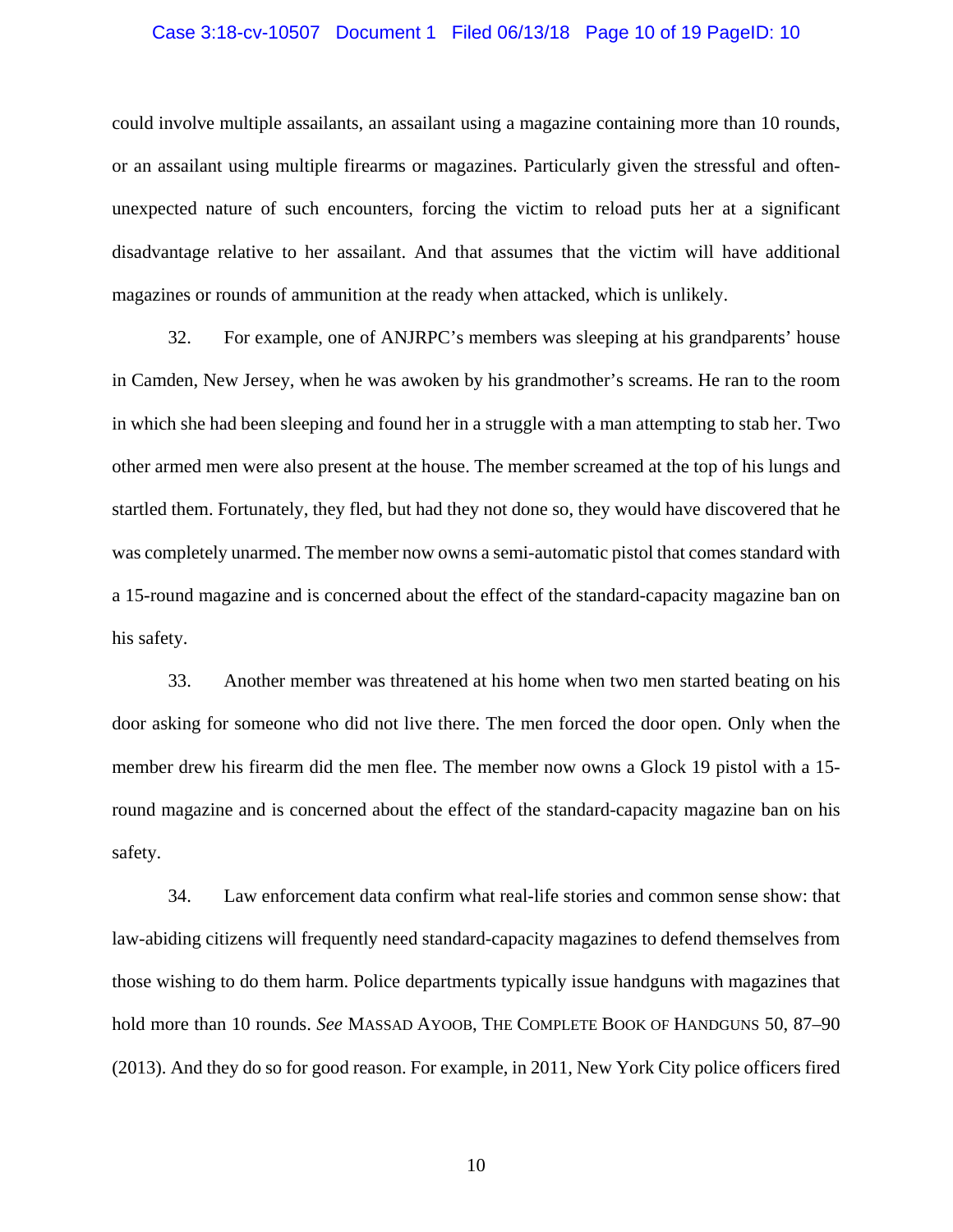### Case 3:18-cv-10507 Document 1 Filed 06/13/18 Page 11 of 19 PageID: 11

more than 10 rounds in 29% of incidents in which they fired their weapons to defend themselves and others. The fact that police officers frequently need to fire more than 10 rounds to defend themselves suggests that law-abiding citizens likewise will sometimes find themselves in a similar situation. Law-abiding citizens, no less than police officers, are entitled to defend themselves with commonly owned firearms equipped with standard-capacity magazines.

35. Unlike law-abiding citizens, violent criminals will not be meaningfully constrained by New Jersey's magazine ban. Given the tens of millions of standard-capacity magazines in circulation in the country, it will not be difficult for violent criminals to acquire them despite New Jersey's ban. And unlike law-abiding citizens, violent criminals will have no compunction about violating the magazine ban. Even if violent criminals were prevented from acquiring banned magazines, they could easily compensate by bringing multiple firearms or magazines with them to the scene of the crime. Their ability to do so is made possible by the fact that violent criminals, and not their law-abiding victims, choose the time and place of crimes and can plan accordingly. New Jersey's law thus clearly favors criminals bent on mass mayhem, as they will ignore the law and continue using banned magazines; use multiple magazines, which can be switched out in a matter of seconds; use multiple firearms; or employ all of these strategies simultaneously. Lawabiding citizens will be reduced to countering this threat with a single firearm equipped with a single sub-standard capacity magazine, as people generally are not in the habit of having spare firearms and magazines readily accessible to them at all times.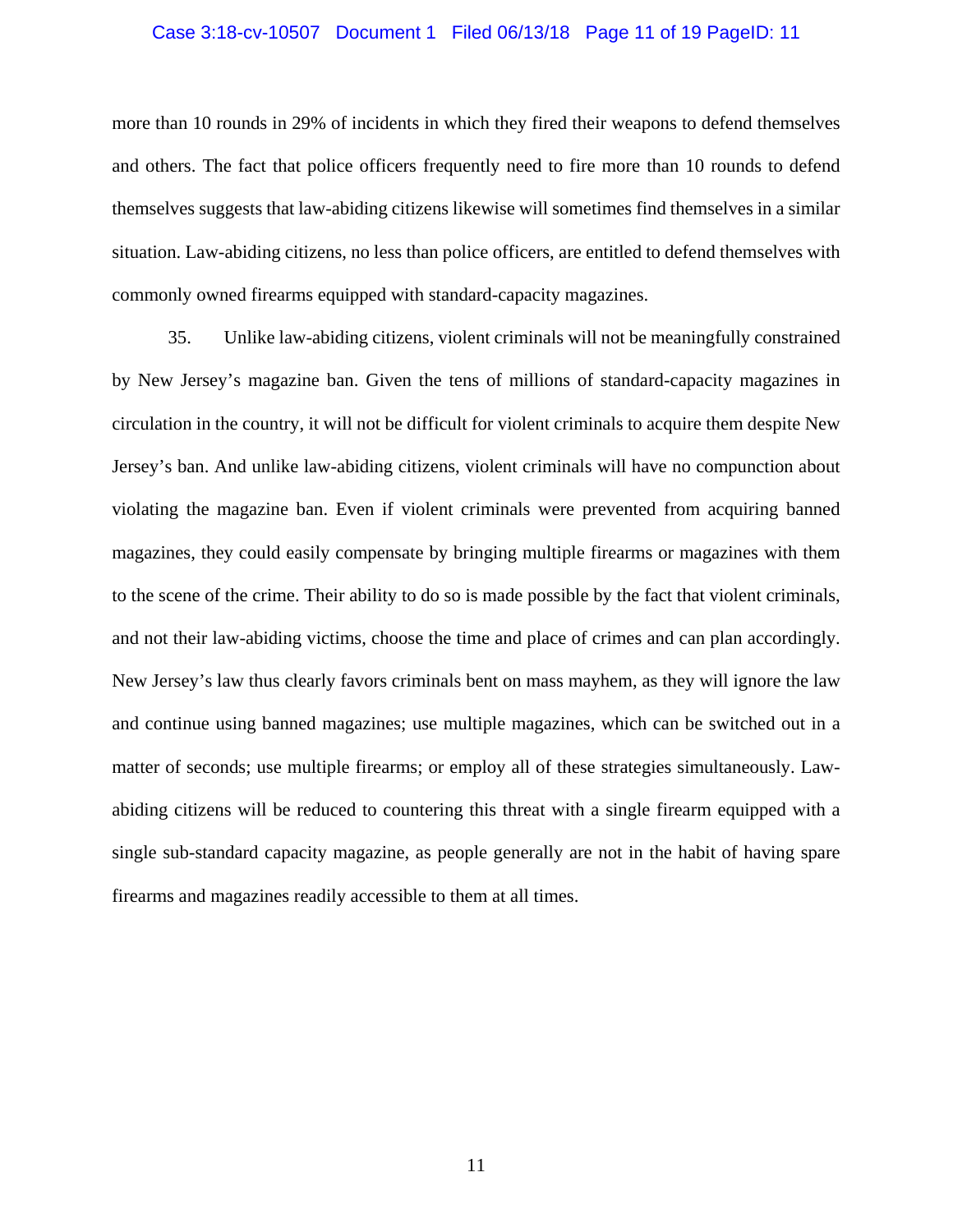## **The Magazine Ban Deprives Plaintiffs of Their Property and Prevents Them from Keeping or Acquiring Arms for Self-Defense**

36. Plaintiff Ellman is an adult citizen and resident of New Jersey. He is not a retired law enforcement officer, and he does not fall within any of the other exceptions enumerated in New Jersey's ban on ammunition magazines capable of holding more than 10 rounds of ammunition. Plaintiff Ellman is a firearms instructor, range safety officer, armorer, and competitive shooter.

37. Plaintiff Ellman currently lawfully owns and keeps in New Jersey ammunition magazines that qualify as "large capacity ammunition magazines" under the amended law because they are capable of holding more than 10 but fewer than 16 rounds of ammunition. Mr. Ellman owns these magazines for lawful purposes, including self-defense in the home. But for the newly enacted ban, Plaintiff Ellman would continue to own and keep these magazines in his New Jersey home. Instead, absent judicial intervention, Mr. Ellman will be forced to transfer, render inoperable or permanently modify, or surrender to the police his magazines.

38. If it were lawful, Plaintiff Ellman would also acquire additional magazines capable of holding more than 10 rounds of ammunition. Because of New Jersey's ban and the associated criminal penalties, he refrains from doing so.

39. Plaintiff Dembowski is an adult citizen and resident of New Jersey. He is not a retired law enforcement officer, and he does not fall within any of the other exceptions enumerated in New Jersey's ban on large capacity ammunition magazines. He is a former member of the U.S. military, having served in the United States Marine Corps for 4 years.

40. During his time in the Marine Corps, Plaintiff Dembowski received annual training on firearms and magazines. He also served for a year as a Combat Marksmanship Instructor, which required an additional month of intensive training in firearms and magazines. While in the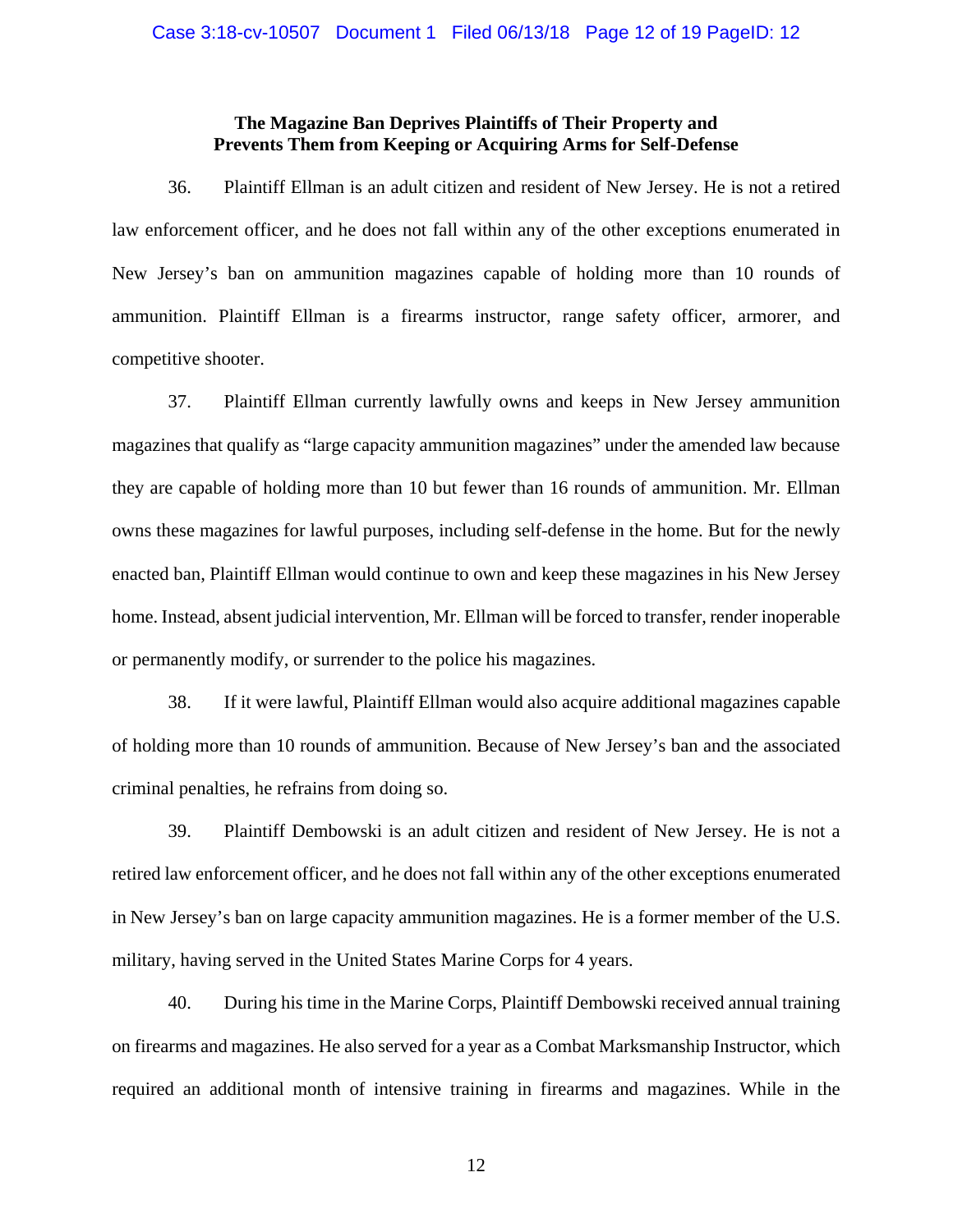### Case 3:18-cv-10507 Document 1 Filed 06/13/18 Page 13 of 19 PageID: 13

Marines, Plaintiff Dembowski used 30-round magazines with his M-16 rifle and 15-round magazines with his Beretta 92 FS pistol.

41. Plaintiff Dembowski is Chief Range Safety Officer a range in New Jersey, where he routinely trains customers using 15-round magazines for both rifles and pistols.

42. Plaintiff Dembowski currently lawfully owns and keeps in New Jersey ammunition magazines that qualify as "large capacity ammunition magazines" under the amended law because they are capable of holding more than 10 but fewer than 16 rounds of ammunition. Mr. Dembowski owns these magazines for lawful purposes, including self-defense in the home. But for the newly enacted ban, Plaintiff Dembowski would continue to own and keep these magazines in his New Jersey home. Instead, absent judicial intervention, Mr. Dembowski will be forced to transfer, render inoperable or permanently modify, or surrender to the police his magazines.

43. If permitted to do so, Plaintiff Dembowski would also acquire additional magazines capable of holding more than 10 rounds of ammunition. Because of New Jersey's ban and the associated criminal penalties, he refrains from doing so.

44. Plaintiff ANJRPC has many members who own and keep in New Jersey ammunition magazines that qualify as "large capacity" or firearms that qualify as "assault firearms" due to their magazine capacity under the revised definitions of those terms enacted by Act A2761. But for the law, ANJRPC members would continue to possess these magazines and firearms in New Jersey for lawful purposes, including self-defense in the home.

45. Plaintiff ANJRPC also has numerous members who wish to acquire—and but for the newly enacted law would acquire—for purposes of self-defense or other lawful purposes a magazine that qualifies as a "large capacity ammunition magazine" or a firearm that qualifies as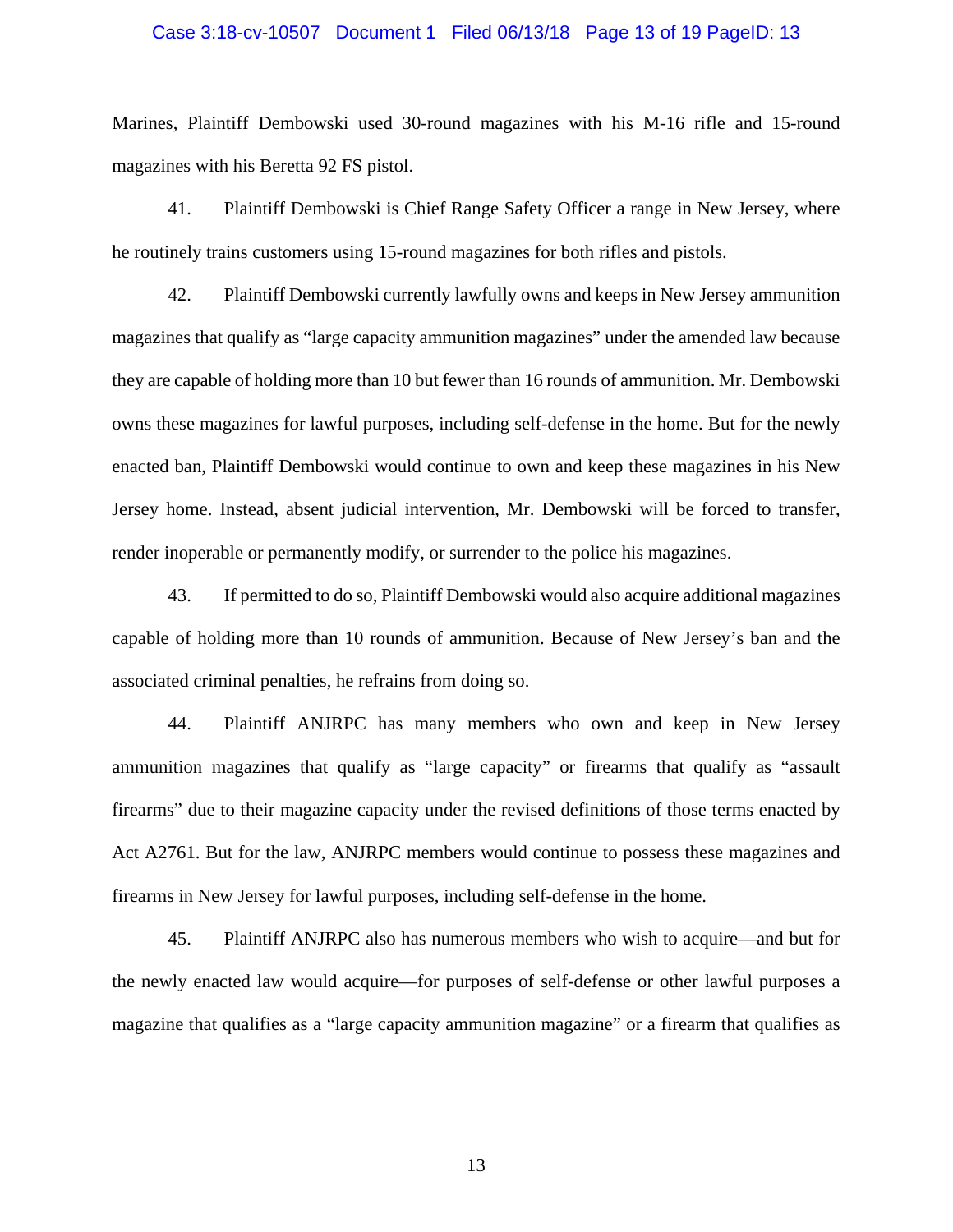### Case 3:18-cv-10507 Document 1 Filed 06/13/18 Page 14 of 19 PageID: 14

an "assault firearm" due to its magazine capacity under the revised definitions of those terms enacted by Act A2761.

### **COUNT ONE**

# **Deprivation of Plaintiffs' Rights Under U.S. CONST. amends. II and XIV**

46. Plaintiffs incorporate by reference the allegations of the preceding paragraphs.

47. The Second Amendment to the U.S. Constitution provides: "A well regulated Militia, being necessary to the security of a free State, the right of the people to keep and bear Arms, shall not be infringed." The Second Amendment applies against the States via the Fourteenth Amendment. *See McDonald v. City of Chicago*, 561 U.S. 742, 791 (2010).

48. Ammunition, including ammunition magazines, are "Arms" within the meaning of the Second Amendment. "[W]ithout bullets, the right to bear arms would be meaningless." *Jackson v. City & Cty. of San Francisco*, 746 F.3d 953, 967 (9th Cir. 2014).

49. New Jersey's definition of "large capacity magazines" includes many firearm magazines that come standard with or are common for firearms typically possessed by law-abiding citizens for lawful purposes nationwide (and, before the ban, in New Jersey). New Jersey law therefore generally prohibits residents of New Jersey, including Plaintiff Ellman, Plaintiff Dembowski, and other members of ANJRPC, from possessing magazines protected by the Second Amendment, subject to significant criminal penalties, including imprisonment.

50. New Jersey's ban on standard-capacity magazines extends its prohibition into the home. "[W]hatever else [the Second Amendment] leaves to future evaluation, it surely elevates above all other interests the right of law-abiding, responsible citizens to use arms in defense of hearth and home." *District of Columbia v. Heller*, 554 U.S. 570, 635 (2008).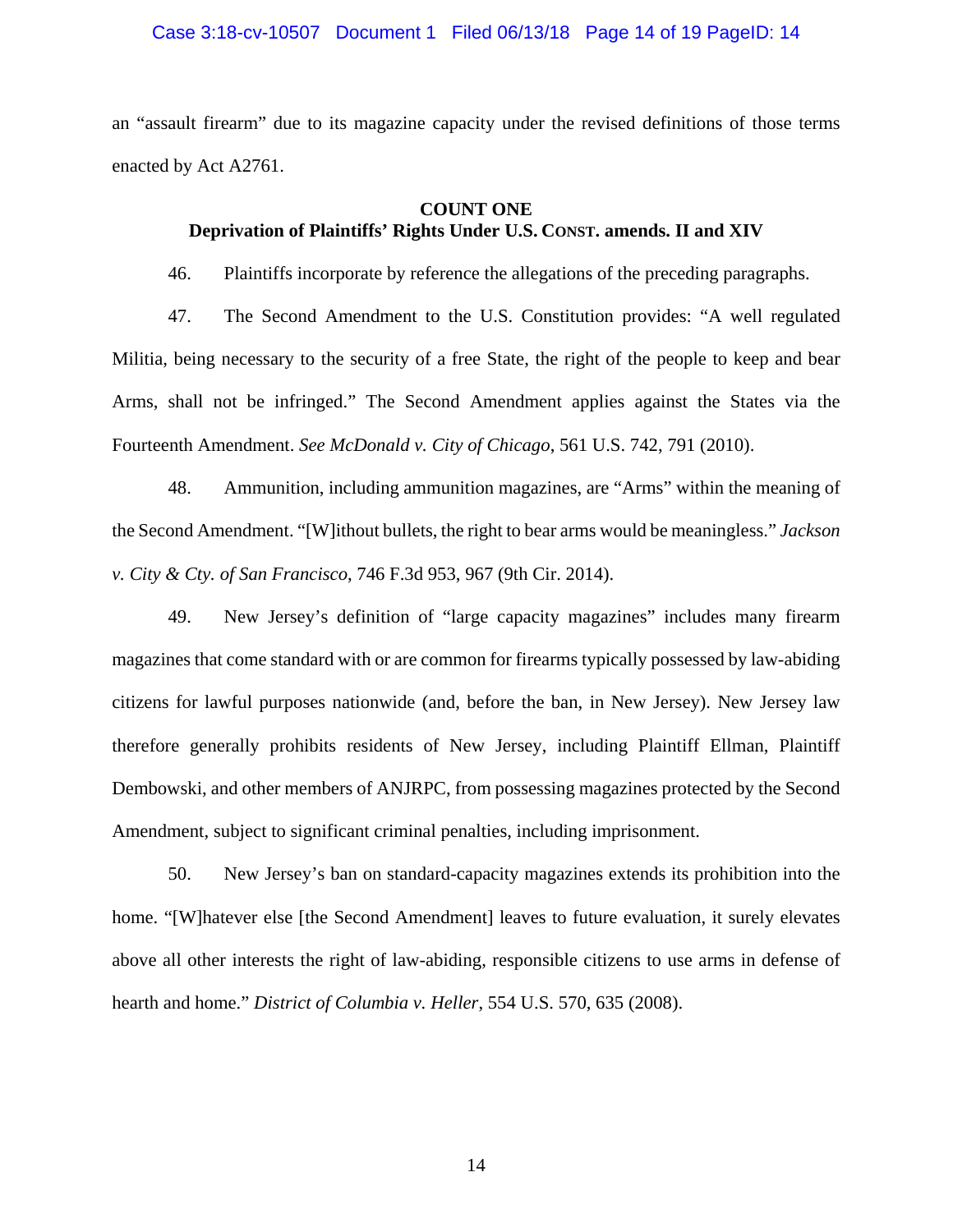### Case 3:18-cv-10507 Document 1 Filed 06/13/18 Page 15 of 19 PageID: 15

51. Because standard-capacity magazines are in common use and "chosen by Americans for self-defense in the home, . . . a complete prohibition of their use is invalid" under the Second Amendment, regardless of the applicable level of scrutiny. *Id.* at 629.

## **COUNT TWO Deprivation of Plaintiffs' Rights Under U.S. CONST. amends. V and XIV**

52. Plaintiffs incorporate by reference the allegations of the preceding paragraphs.

53. The Fifth Amendment provides that "property [shall not] be taken for public use, without just compensation." U.S. CONST. amend. V.

54. This Fifth Amendment's takings clause applies against the State of New Jersey under U.S. CONST. amend. XIV.

55. Act A2761 takes property by requiring owners of specified firearms and magazines to turn them over to state officials, transfer them, destroy them, or permanently alter them.

56. Act A2761 does not provide for the property so taken to be put to a public use.

57. Act A2761 does not provide for just compensation for the surrender, transfer, destruction, or alteration of the firearms and magazines.

58. Plaintiffs Ellman and Dembowski and other members of Plaintiff ANJRPC own firearms included within the amended definition of "large capacity ammunition magazine" or "assault firearms."

59. Accordingly, Act A2761 violates Plaintiffs' rights under the Fifth and Fourteenth Amendments by taking their property without putting it to a public use and without providing just compensation.

60. Alternatively, Act A2761 effects an unconstitutional regulatory taking, either by depriving Plaintiffs of all economically beneficial use of their firearms or magazines or by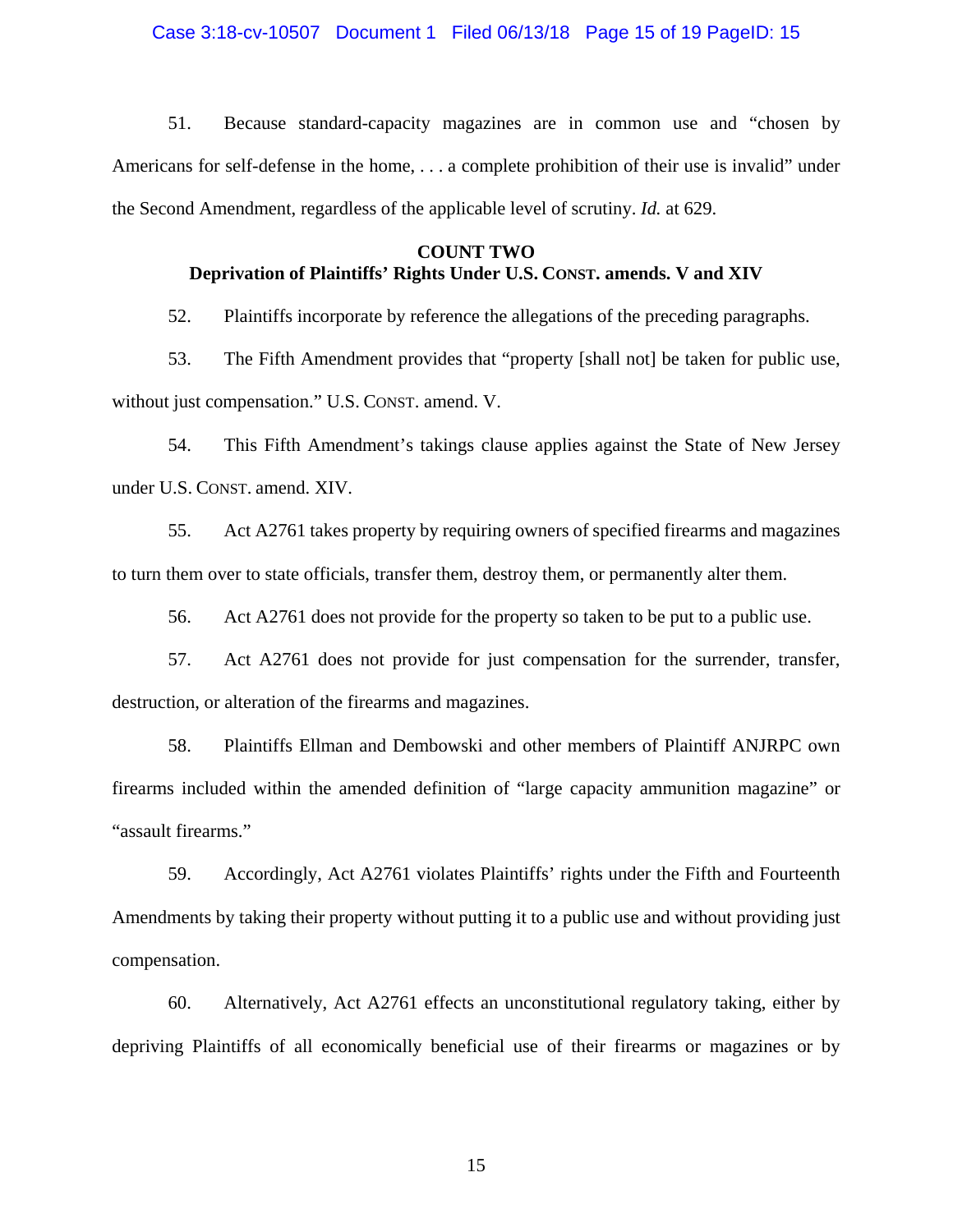### Case 3:18-cv-10507 Document 1 Filed 06/13/18 Page 16 of 19 PageID: 16

upsetting their reasonable investment-backed expectations of possessing firearms or magazines capable of holding more than 10 rounds.

# **COUNT THREE Deprivation of Plaintiffs' Rights Under U.S. CONST. amend. XIV**

61. Plaintiffs incorporate by reference the allegations of the preceding paragraphs.

62. The Equal Protection Clause of the Fourteenth Amendment to the U.S. Constitution provides: "No State shall . . . deny to any person within its jurisdiction the equal protection of the laws."

63. Act A2761 exempts retired police officers from its ban on standard-capacity magazines.

64. Retired police officers are similarly situated to average New Jersey citizens insofar as they are both civilians and classes of State residents who, absent the standard-capacity magazine ban, would generally have the right to possess standard-capacity magazines. There is no constitutionally sufficient rationale that would justify this distinction.

65. Retired police officers are also similarly situated to New Jersey residents who are former members of the U.S. military and who possess and use standard-capacity magazines subject to Act A2761's ban. There is no rational basis for distinguishing between (1) former members of the armed forces and (2) retired police officers with respect to possessing or using standardcapacity magazines.

66. The retired-police officer exception is a classification affecting Second Amendment rights, and Second Amendment rights are fundamental rights. *See McDonald*, 561 U.S. at 791.

67. "[C]lassifications affecting fundamental rights are given the most exacting scrutiny." *Clark v. Jeter*, 486 U.S. 456, 461 (1988) (citations omitted).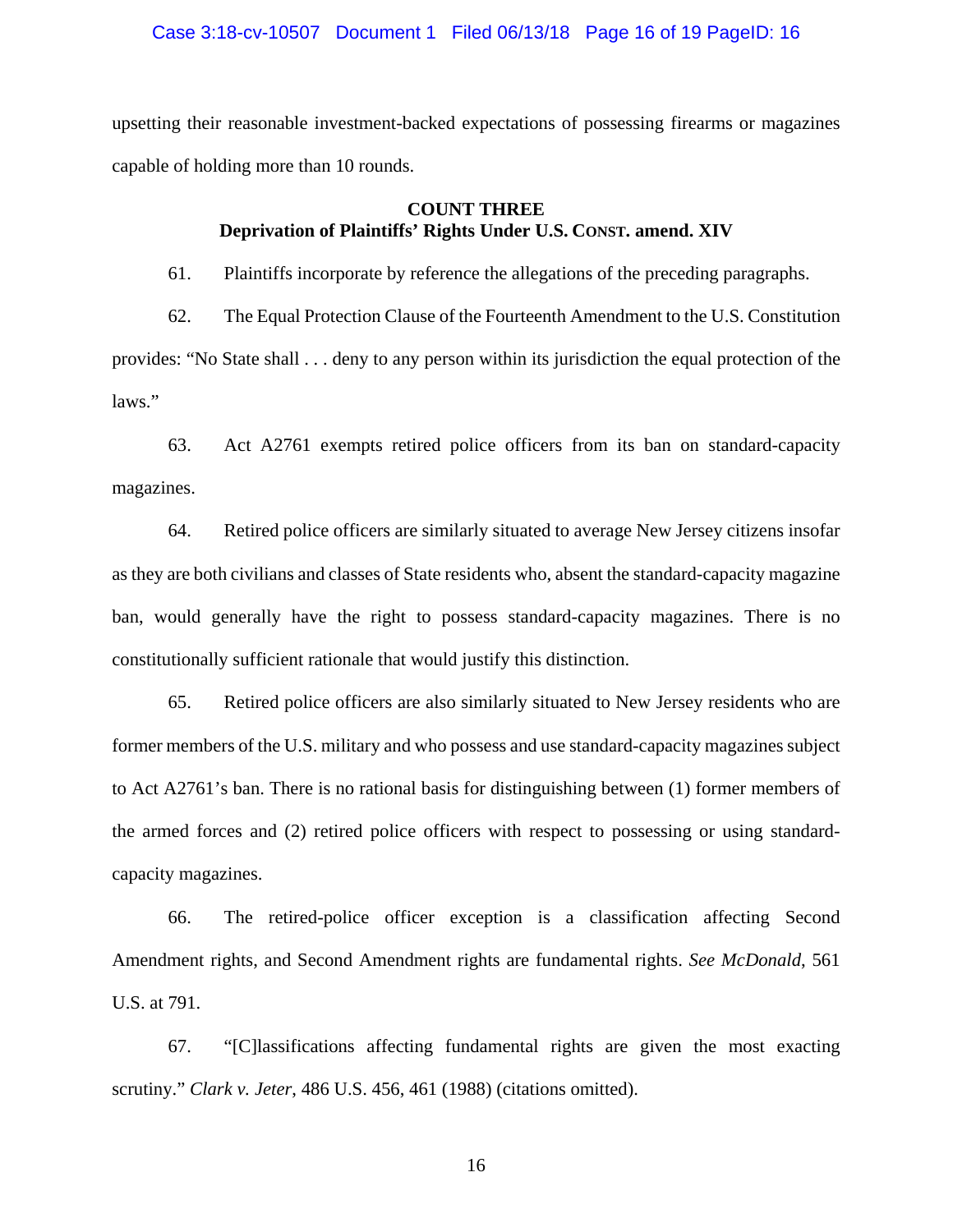### Case 3:18-cv-10507 Document 1 Filed 06/13/18 Page 17 of 19 PageID: 17

68. Because Act A2761 draws a distinction that fails any applicable level of scrutiny, the standard-capacity magazine ban violates the Equal Protection Clause of the Fourteenth Amendment both facially and as-applied.

## **PRAYER FOR RELIEF**

69. WHEREFORE, Plaintiffs pray for an order and judgment:

a. Declaring that New Jersey's ban on certain magazines and firearms effects a taking of the property of Plaintiffs Ellman and Dembowski and members of Plaintiff ANJRPC;

b. Declaring that New Jersey's ban on certain magazines and firearms, as amended by Act A2761, violates the Second, Fifth, and Fourteenth Amendments and is thus devoid of any legal force or effect;

c. Preliminarily and permanently enjoining Defendants Grewal, Callahan, Williver, O'Connor, and their employees and agents from enforcing Act A2761 and any implementing regulations;

d. Awarding Plaintiffs their reasonable costs, including attorneys' fees, incurred in bringing this action, pursuant to 42 U.S.C. § 1988; and

e. Granting such other and further relief as this Court deems just and proper.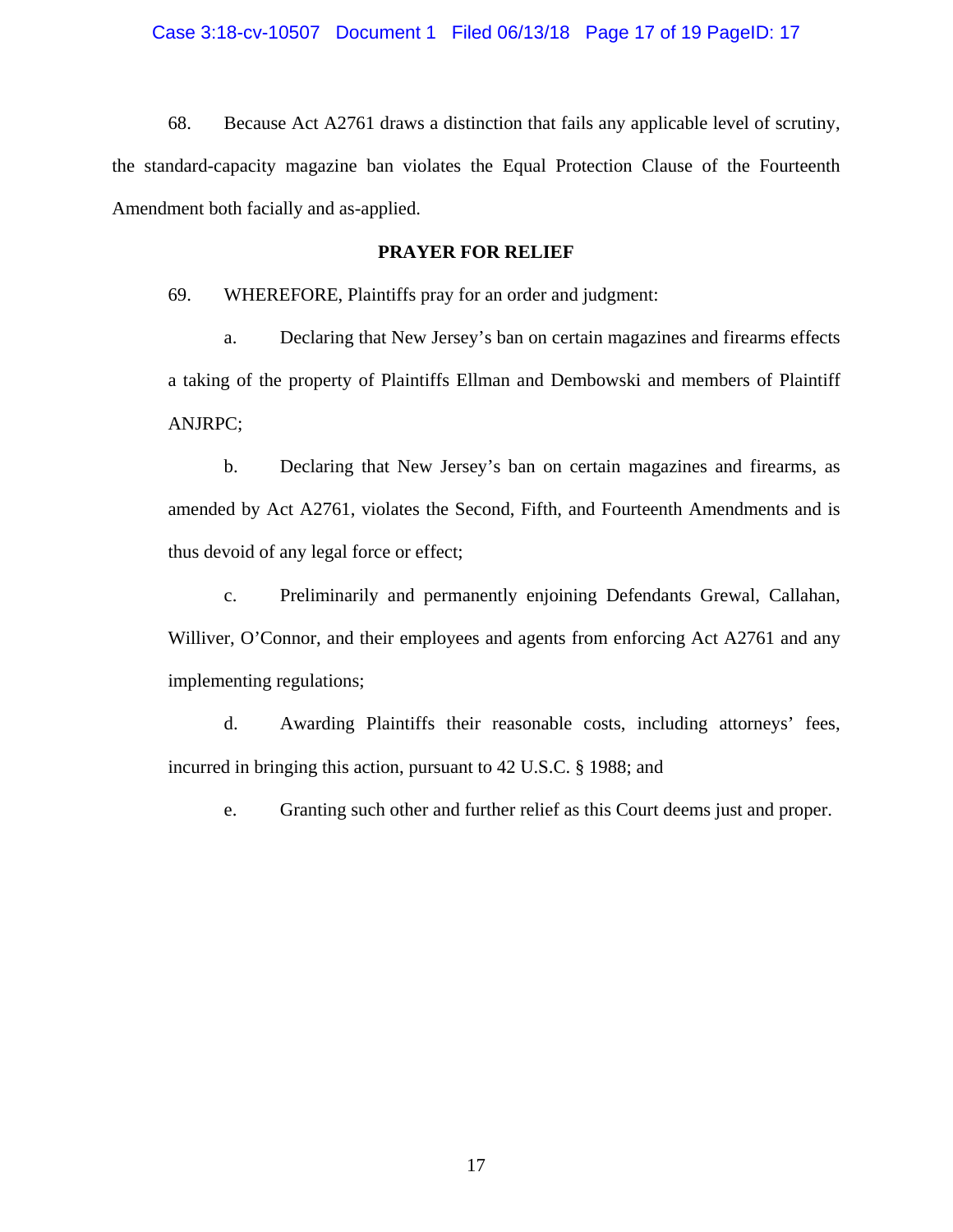### Case 3:18-cv-10507 Document 1 Filed 06/13/18 Page 18 of 19 PageID: 18

David H. Thompson\* Peter A. Patterson\* Haley N. Proctor\* J. Joel Alicea\* COOPER & KIRK, PLLC 1523 New Hampshire Avenue, N.W. Washington, D.C. 20036 (202) 220-9600 (202) 220-9601 (fax) dthompson@cooperkirk.com

Dated: June 13, 2018 Respectfully submitted,

s/ Daniel L. Schmutter Daniel L. Schmutter HARTMAN & WINNICKI, P.C. 74 Passaic Street Ridgewood, New Jersey 07450 (201) 967-8040 (201) 967-0590 (fax) dschmutter@hartmanwinnicki.com

\**Pro hac vice* application forthcoming

*Attorneys for Plaintiffs*